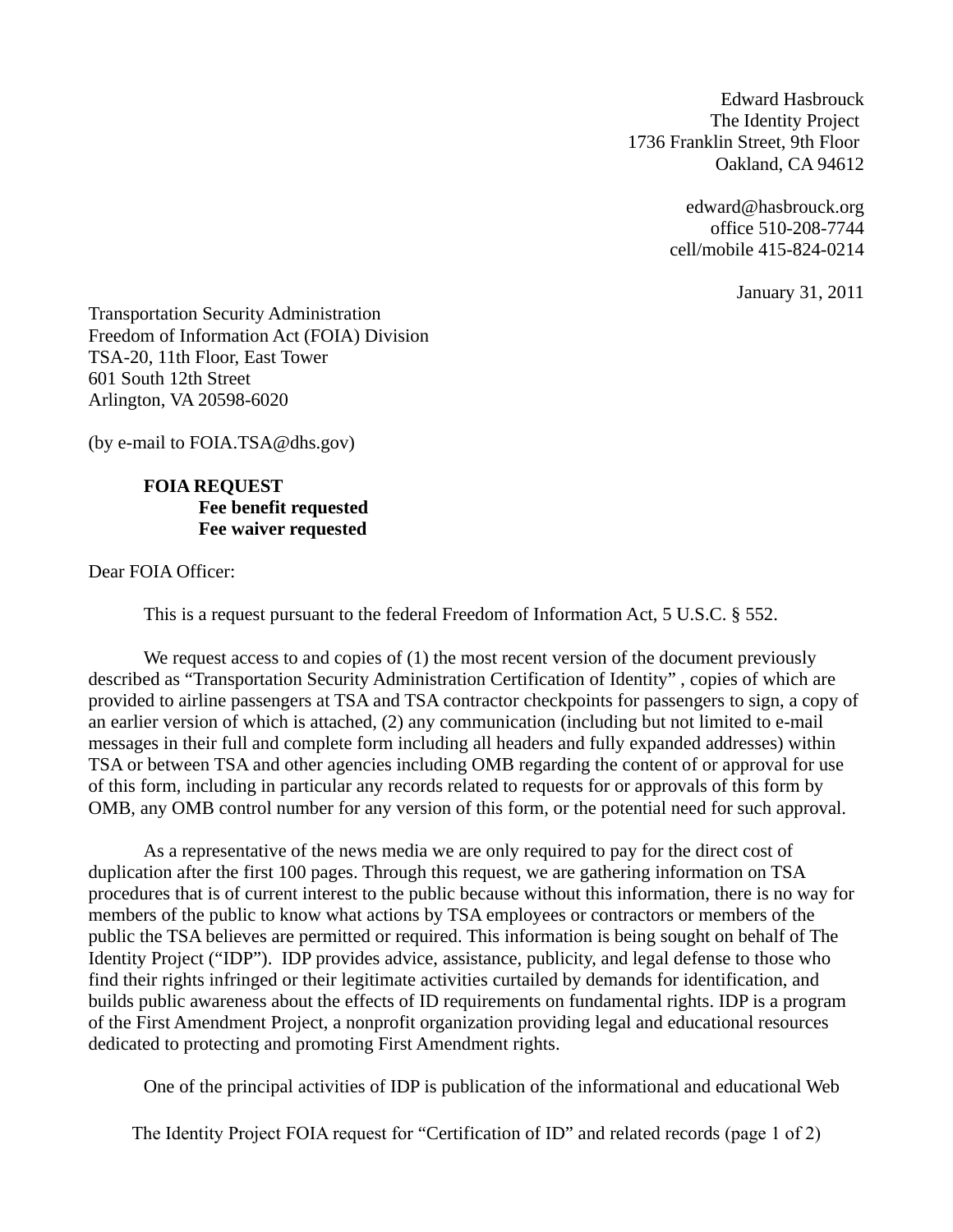site at <http://www.papersPlease.org>, where we have published documents obtained in response to our previous FOIA requests, for dissemination to the general public. This information will also be publicized through my own Web site and blog of travel news, information, and advice.

Please waive any applicable fees. Release of the information is in the public interest because it will contribute significantly to public understanding of government operations and activities. The records we are requesting clearly relate to government operations and activities. It is in the public interest for the traveling public – who will of course learn of these requirements when they are announced on flights – to know in advance with what orders they will be required to conform their actions. There has been, and continues to be, extensive interest in the TSA "identity verification" process, the forms used for it, and whether those forms have been approved by OMB. The Identity Project is a nonprofit organization with no commercial interest in this information.

There are no statutes or regulations specifying these procedures. In the absence of statutes or regulations, public disclosure and availability of the requested documents is essential to any public understanding of TSA operations, of what rights and authority the TSA claim, and of TSA expectations with respect to the conduct of TSA employees and contractors, airlines, and of members of the public.

This information will be made available to the public. Pursuant to 44 U.S.C. 3506(d)(4)(b), neither the TSA nor any agency may, "except where specifically authorized by statute ... restrict or regulate the use, resale, or redissemination of public information by the public." The FOIA statute does not authorize any such restriction on the use or reddisemination of information released pursuant to FOIA, and we intend to exercise fully our rights to use and public redissemination, for public nonprofit benefit, through our Web site, of any records released in response to this request.

If our request is denied in whole or part, we ask that you justify all deletions by reference to specific exemptions of the act. We will also expect you to release all segregable portions of otherwise exempt material. We, of course, reserve the right to appeal your decision to withhold any information or to deny a waiver of fees.

Please respond as soon as possible (including by e-mail, since this request is being submitted by e-mail) to confirm your receipt of this request. We look forward to your complete reply within 20 business days, as the statute requires.

The TSA still has not published a FOIA notice in the Federal Register with a valid address for FOIA requests. Your office has claimed that requests sent to the addresses on your website have not been received "in this office" until many days after they were signed for by people representing themselves to the U.S. Postal Service as authorized to accept mail on your behalf, and many days after they were sent by e-mail. We have previously informed you of these facts. Your continuing violation of FOIA is knowing and deliberate. We have received no acknowledgment of, or response to, our complaint of this FOIA violation, which we hereby reiterate and request that you acknowledge.

Sincerely,

Edward Hasbrouck The Identity Project